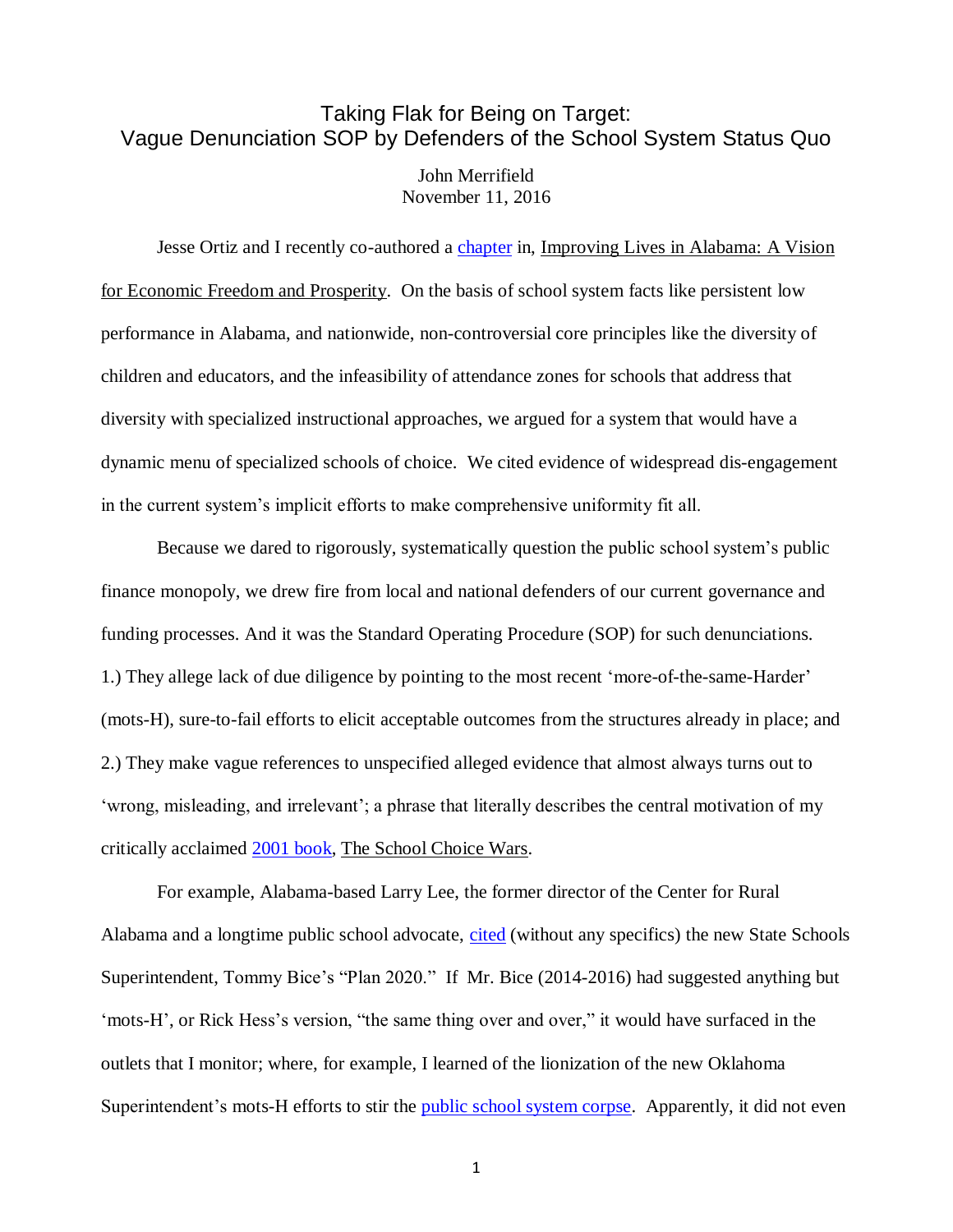rise to the level of 'somewhat new twist' on recycled failed reforms; more failure to address the classroom [roots of the problem](http://nebula.wsimg.com/de7a505e69a5da1955afc3fa273fe806?AccessKeyId=DA21FC8554A675E9CF7B&disposition=0&alloworigin=1) of persistence disengagement and low performance. Despite my low expectations for his efforts, I wish Supt. Bice well. He has to try to make the current system work as well as possible. No matter what kind of reform is undertaken, the public school system will enroll the vast majority of schoolchildren for quite a while, still.

The most amazing denunciation came from the Diane Ravitch blog. Dr. Ravitch is an outstanding education historian. But her exceptional ability to ferret out important facts often does not extend to comprehension of what they mean. Both Dr. Ravitch and Dr. Helen Ladd (cited in the [article\)](http://www.al.com/news/index.ssf/2014/09/supporters_critics_weigh_in_on.html) said the 'school choice evidence' does not support the Merrifield-Ortiz assertion that school choice expansion will yield improved student outcomes. That shameful over-generalization of studies of small, restriction-laden school choice expansions is quite common. As I've often pointed out (my 2008 *Journal of School Choice* article), and everyone agrees when pressed, the evidence that has been generated by the recent minor expansions of school choice, in the U.S. and abroad, do not provide guidance on the likely outcomes of the large, low-restriction versions recommended by Merrifield-Ortiz. And charter school experience only minimally qualifies as any kind of 'school choice evidence'. The nearly [ubiquitous charter waitlists](http://nebula.wsimg.com/f1e71809278e872970a7a52b4412d339?AccessKeyId=DA21FC8554A675E9CF7B&disposition=0&alloworigin=1) (shortages) that result from pricelessness make it school chance, not school choice.

Ravitch and Ladd are 'self-refuting'. They often provide the evidence that refutes what they assert other evidence means. For example, in the beginning of Dr. Ladd's [widely cited book](http://www.amazon.com/When-Schools-Compete-Cautionary-Tale/dp/0815728360) about the New Zealand public school choice policy reform of the 1990s, she describes it as an example of large, unrestricted school choice. Towards the end of the book, she provides a detailed refutation of that assertion. The New Zealand policy excludes private schools, places significant restrictions on transfers among public schools, and rules that apply to all subsidized schools allow for very little difference between schools. In another words, the ostensible school choices differ very little. New

<sup>2</sup>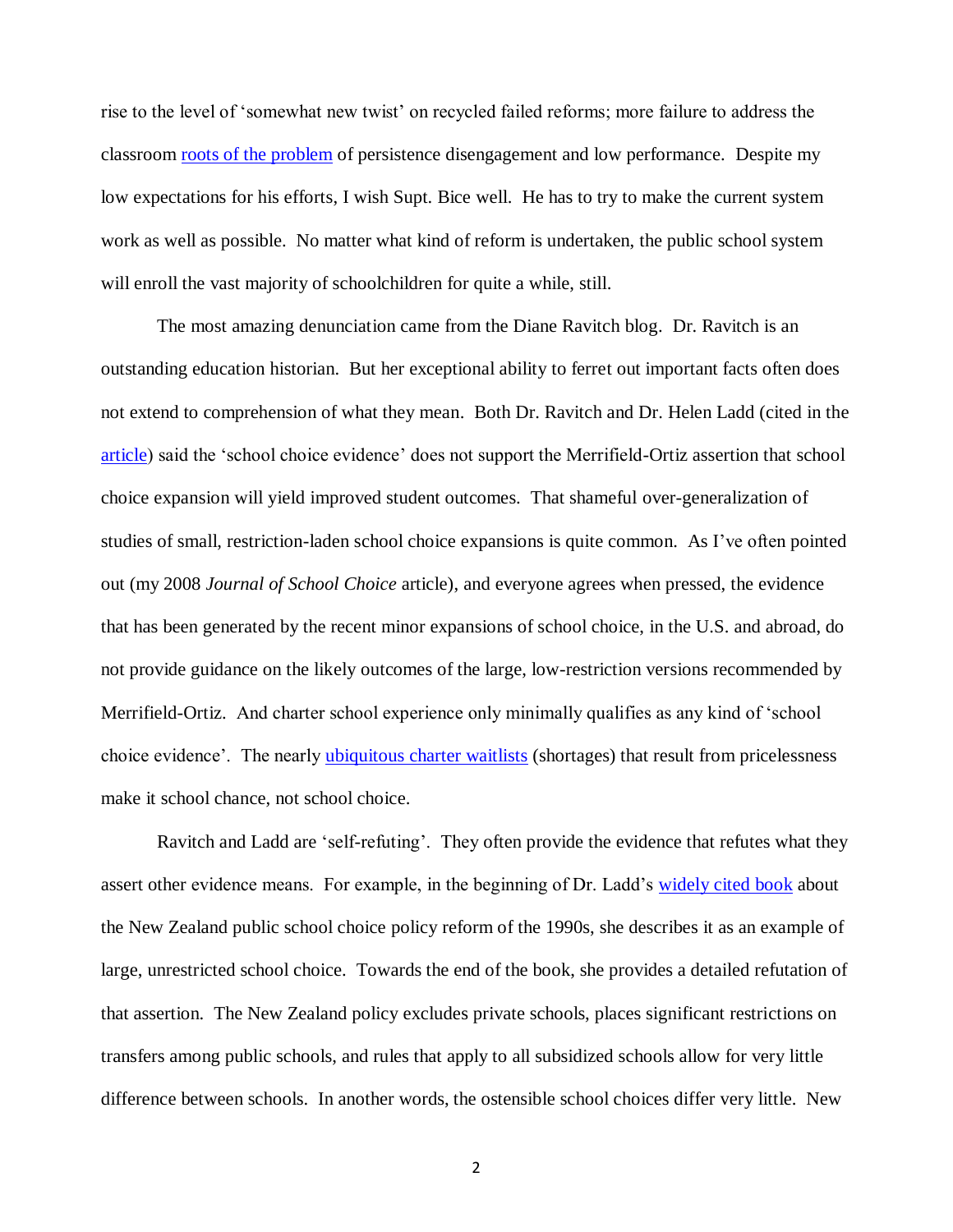Zealand is yet another [lousy school choice experiment,](http://www.schoolsystemreformstudies.net/wp-content/uploads/2016/11/The-Recurrent-Tragedy-of-Dispute-of-Lousy-Experiments.pdf) but it is cited widely as a failure of school choice, generally; wrong, misleading, and irrelevant except to limited public school choice.

Dr. Ravitch's transformation from brilliant education historian to blogger and paid political hack is even more incredible than Ladd's failure to fully absorb the contents of her own findings. Ravitch makes the same shameful generalization of the evidence derived from small, restrictionladen, lousy experiments to school choice, generally. And she vaguely alludes (political hack SOP) to an alleged, relevant body of evidence that Merrifield-Ortiz failed to consider. If it exists, she also failed to consider it, or condemned it already in, for example, her books, The Language Police, Left Back, and Death and Life of the Great American School System (2010). I often cite her studies of education system history, and the [2010 book](http://www.amazon.com/Death-Great-American-School-System/dp/0465025579) that launched her re-embrace of a system whose persistent failings she has documented better than anyone, and the article (["Adventures in](http://www.schoolsystemreformstudies.net/wp-content/uploads/2016/11/Ravitchs-Adventures-in-Wonderland.pdf)  [Wonderland"](http://www.schoolsystemreformstudies.net/wp-content/uploads/2016/11/Ravitchs-Adventures-in-Wonderland.pdf)) that describes her service in the 'bowels of the beast.'

From time as George H. W. Bush's (the elder) Assistant Secretary of Education, Dr. Ravitch concluded that, "federal K-12 policy was a special interest candy factory driven by congressional committee staff." That, and her conclusion in Left Back that, "there never was a Golden Age" is enough (there's much more like all of her, Language Police) to make you wonder how her 2010 book can assert that it is a great system. Since the Golden Age-less system is declining from whatever its low high point was, and the roots of the problem remain intact, she is likely, at best, guilty of hope triumphing over experience, especially her own. I suppose we can appreciate her optimism that it will not take a transformation of officials' incentives to act differently for the system to suddenly make the changes that would actually yield the improved outcomes we all know must be forthcoming to keep our country from further economic and political stagnation.

The [description](http://nypost.com/2014/10/02/stop-stealing-new-york-kids-future/) of the persistently terrible outcomes of the New York City system cited in my [previous blog](http://www.schoolsystemreformstudies.net/wp-content/uploads/2016/11/NYC-description-re-affirms-key-fallacies.pdf) is an interesting sidebar to the Ravitch re-embrace of the current K-12 system.

3